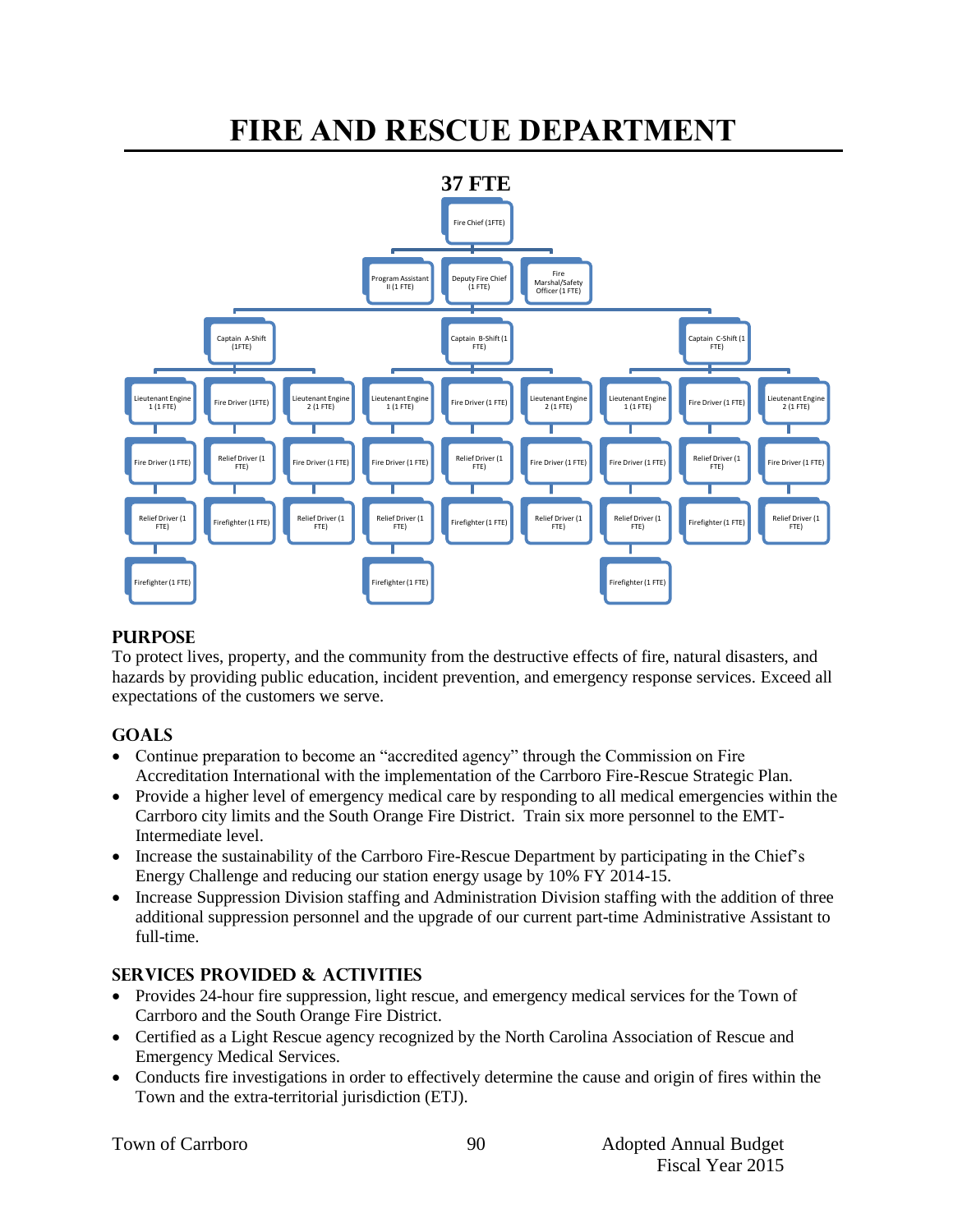- Provide risk management services through an extensive fire prevention and life safety education program, including CPR and First Aid classes, to schools, day cares, businesses and community groups.
- Provides fire prevention and code enforcement by performing fire inspections throughout the Town in accordance with the NC Fire Code.
- Provides plan reviews, acceptance tests and fire inspections with cooperation from Orange County Fire Marshal's Office, Carrboro Management Services, and the Carrboro Planning Department.
- Provides emergency staffing and special services during town-sanctioned activities and events.
- Responds to and/or initiates Chapter 11 complaints and enforces town code.
- Ensures department personnel receive all mandated training as required by OSHA, OSFM, and NFPA.
- Educates parents and guardians on the proper care, use, and maintenance of child passenger safety seats.
- Administers a smoke alarm installation and maintenance program that is free to all residents of Carrboro and the South Orange Fire District.

## **PREVIOUS YEAR ACCOMPLISHMENTS**

- Maintained a cardiac arrest save rate of 25%.
- Recorded 2212 public education contacts.
- Checked and/or installed 355 child passenger seats.
- Installed 119 smoke and CO alarms and distributed 166 address markers.
- Promoted 2 Captains, 3 Lieutenants, 3 Drivers and 5 Relief Drivers.
- Enrolled three personnel in the EMT-Intermediate program at DTCC
- Provided CPR and First Aid classes to schools, businesses and community organizations.

## **UPCOMING FISCAL YEAR OBJECTIVES**

- Continue to pursue Accreditation through the Commission on Fire Accreditation International; Implement a Strategic Plan and develop a Standard of Cover for Carrboro Fire-Rescue Dept.
- Respond to all medical emergencies within the Carrboro city limits and the South Orange Fire District.
- Enroll six personnel in the EMT-Intermediate program at Durham Technical Community College.
- Purchase new Rescue Pumper Tanker.
- Investigate alternative fuel options for command staff vehicles.
- Replace obsolete gasoline powered extrication equipment with battery powered extrication equipment.

## **BOARD PRIORITIES**

Protect historic neighborhoods and maintain Carrboro's unique identity.

Enhance and sustain quality of life/place issues for everyone.

## **OBJECTIVES**

- 1. Provide OSHA mandated safety training. Conduct quarterly training session with mutualaid partner.
- 2. Move to unit dispatching with Orange County 9-1-1 to provide faster response.
- 3. Conduct state mandated fire inspections.
- 4. Provide 24-hour fire suppression, light rescue, and emergency medical services for the Town and South Orange Fire District.
- 5. Conduct OSHA mandated safety inspections.
- 6. Contain at least half of all structure fires in the Town limits to the room of origin in order to reduce property damage.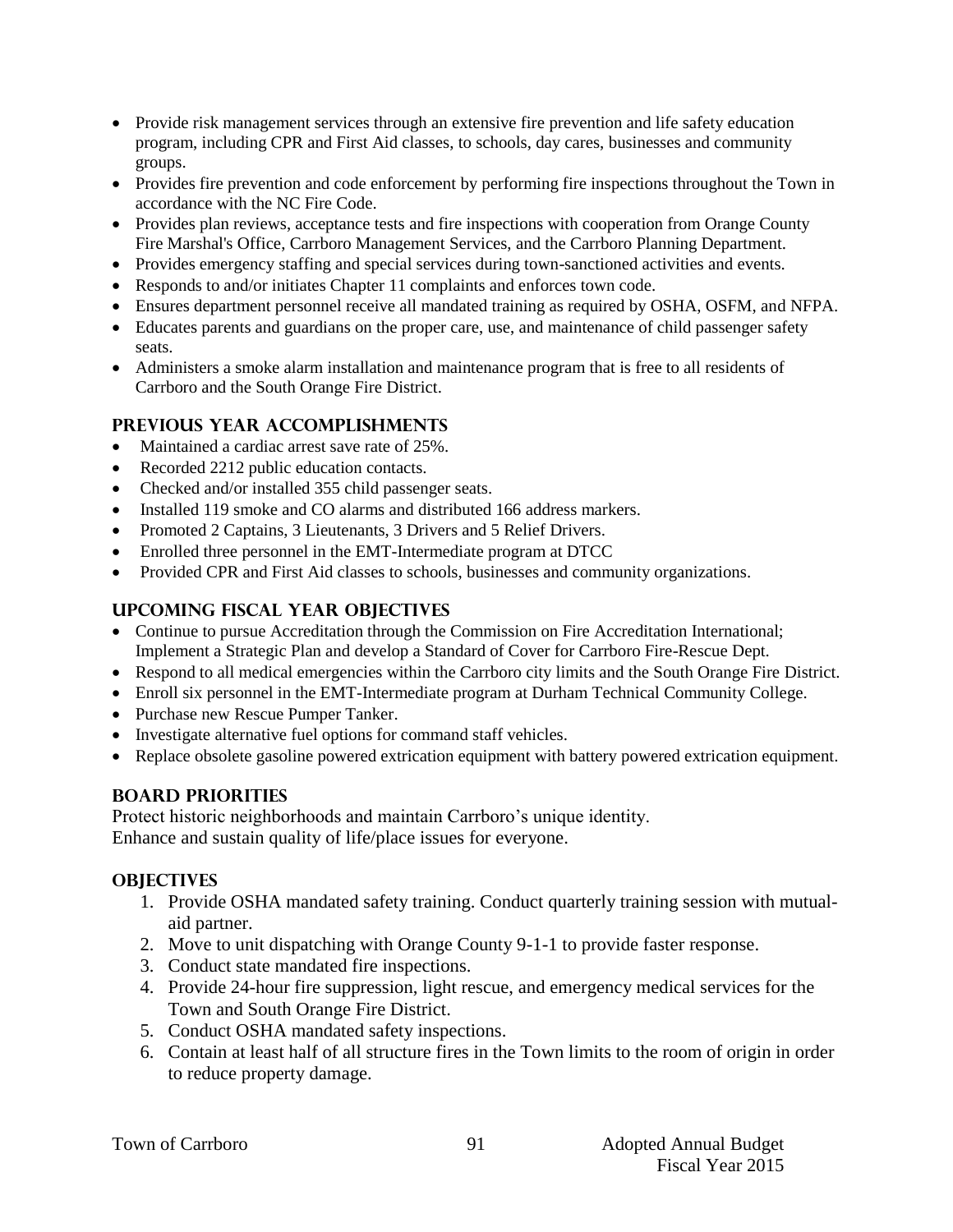#### **Performance Measures**

|                                  | FY2011-12<br><b>ACTUAL</b> | FY2012-13<br><b>ACTUAL</b> | FY2013-14<br><b>ESTIMATED</b> | FY2014-15<br><b>PROJECTED</b> |
|----------------------------------|----------------------------|----------------------------|-------------------------------|-------------------------------|
| <b>Training Hours</b>            | 230.25                     | 415.5                      | 430                           | 460                           |
| <b>Median Response Times</b>     | 4:25                       | 4:32                       | 4:20                          | 4:15                          |
| Plans Reviewed                   | 193                        | 207                        | 210                           | 220                           |
| Turnout time                     | 55 seconds                 | 67 seconds                 | 62 seconds                    | 58 seconds                    |
| Fire Inspections                 | 1,047                      | 1060                       | 1,260                         | 1,300                         |
| Fire & EMS Responses -<br>Town   | 1,179                      | 1252                       | 1,557                         | 1,700                         |
| Fire & EMS Responses -<br>County | 227                        | 205                        | 158                           | 300                           |
| <b>Safety Inspections</b>        | 18                         | 28                         | 40                            | 42                            |
| Cost per Response                | \$1,782                    | \$1,737                    | \$1,532                       | \$1,500                       |
| <b>Fire Loss</b>                 | \$68,805                   | \$79,508                   | \$208,534                     | \$150,000                     |

## **Budget summary FIRE - DEPARTMENTAL TOTAL**

| 2012-13       | 2013-14        | 2014-15        |               |
|---------------|----------------|----------------|---------------|
| <b>ACTUAL</b> | <b>ADOPTED</b> | <b>ADOPTED</b> | <b>CHANGE</b> |
|               | <b>BUDGET</b>  | <b>BUDGET</b>  |               |

## **SUMMARY**

| <b>SUMMARY</b>        |           |           |           |        |
|-----------------------|-----------|-----------|-----------|--------|
| <b>PERSONNEL</b>      | 2,362,347 | 2,308,037 | 2,351,609 | 2%     |
| <b>OPERATIONS</b>     | 241,065   | 320,116   | 316,542   | $-1\%$ |
| <b>CAPITAL OUTLAY</b> | 29,157    | 6,000     | 3,000     | 0%     |
|                       |           |           |           |        |
| <b>TOTAL</b>          | 2,632,569 | 2,634,153 | 2,671,151 | $1\%$  |

## **CHANGES IN BUDGET from PRIOR YEAR ADOPTED BUDGET**

The change in personnel is due an increase in salary and conversion of a part-time position to full-time position. Changes in Operations include a decrease in one-time costs from last fiscal year.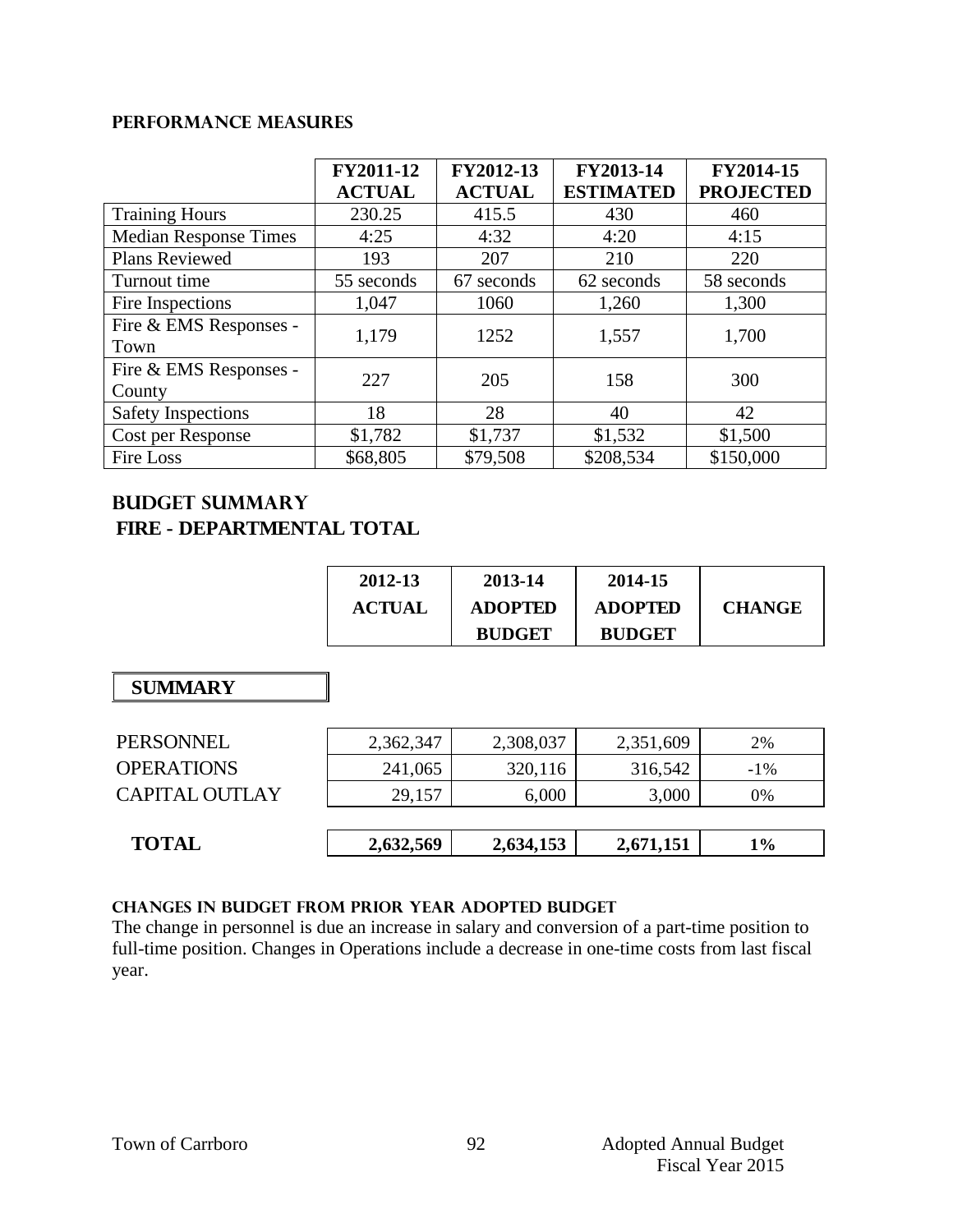## **FIRE SUPERVISION**

**530**

|                       | 2012-13<br><b>ACTUAL</b> | 2013-14<br><b>ADOPTED</b><br><b>BUDGET</b> | 2014-15<br><b>ADOPTED</b><br><b>BUDGET</b> | <b>CHANGE</b> |
|-----------------------|--------------------------|--------------------------------------------|--------------------------------------------|---------------|
| <b>SUMMARY</b>        |                          |                                            |                                            |               |
| <b>PERSONNEL</b>      | 123,376                  | 122,225                                    | 149,393                                    | 22%           |
| <b>OPERATIONS</b>     | 30,695                   | 31,838                                     | 33,741                                     | 6%            |
| <b>CAPITAL OUTLAY</b> |                          | 3,000                                      | 1,500                                      | 0%            |
| <b>TOTAL</b>          | 154,070                  | 157,063                                    | 184,634                                    | 18%           |

## **changes in budget from prior year adopted budget**

The change in personnel reflects an increase in salary due to last fiscal year increase which was budgeted in non-departmental and the conversion of a part-time position to full-time. Capital Outlay includes replacement of office furniture.

## **FIRE SUPPRESSION**

**531**

| 2012-13       | 2013-14        | 2014-15        |               |
|---------------|----------------|----------------|---------------|
| <b>ACTUAL</b> | <b>ADOPTED</b> | <b>ADOPTED</b> | <b>CHANGE</b> |
|               | <b>BUDGET</b>  | <b>BUDGET</b>  |               |

## **SUMMARY**

| <b>SUMMARY</b>        |           |           |           |         |
|-----------------------|-----------|-----------|-----------|---------|
| <b>PERSONNEL</b>      | 2,172,643 | 2,114,745 | 2,118,148 | 0%      |
| <b>OPERATIONS</b>     | 200,561   | 272,910   | 260,640   | $-4%$   |
| <b>CAPITAL OUTLAY</b> | 29,157    | 3,000     | 1,500     | $-50\%$ |
|                       |           |           |           |         |
| <b>TOTAL</b>          | 2,402,362 | 2,390,655 | 2,380,288 | 0%      |

| $\Lambda$ T<br>Tи.<br>$\sim$ - $\sim$ - $\sim$ | ,402,362<br>∸∙ | 0,655<br>390 | 2,380,288 | 9% |  |
|------------------------------------------------|----------------|--------------|-----------|----|--|
|                                                |                |              |           |    |  |

## **changes in budget from prior year adopted budget**

The change in personnel is due to an increase in salary. Changes in Operations and Capital Outlay decreased because of the one-time costs for P25 flash radio updates and furniture.